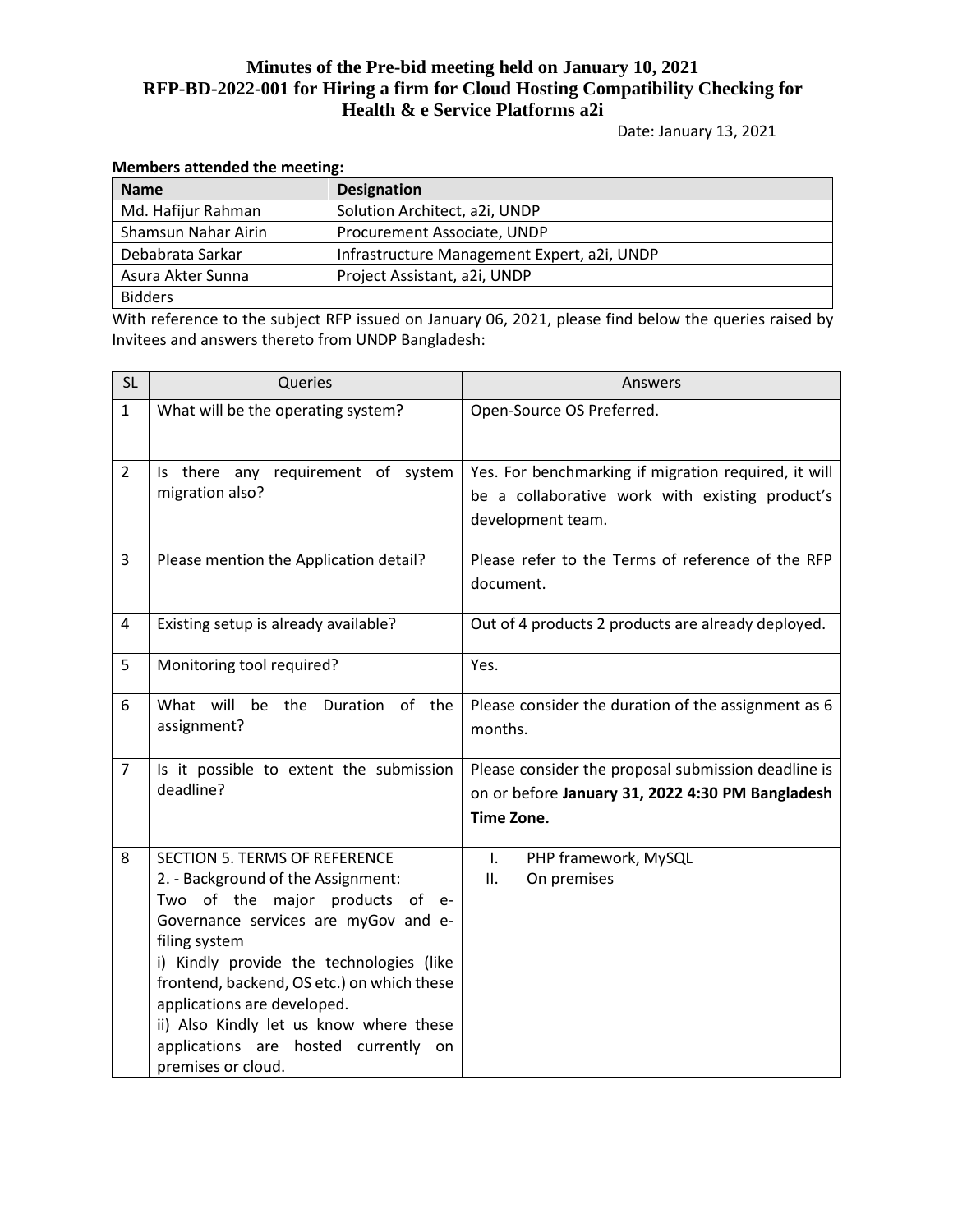|    |                                                                                   | Treatur & e sei vice i fatiolilis azi                 |
|----|-----------------------------------------------------------------------------------|-------------------------------------------------------|
| 9  | SECTION 5. TERMS OF REFERENCE                                                     | Identify Gap: Current architecture may not be ideal   |
|    | 3. Objectives of the assignment:                                                  | for resource utilization. Find this kind of gaps &    |
|    | The primary objective of this assignment is                                       | provide suggestion.                                   |
|    | to identify the scope of improvement and                                          |                                                       |
|    | perform gap analysis<br>in terms<br>-of                                           |                                                       |
|    | international cloud compatibility for major                                       |                                                       |
|    | technology components of a2i.                                                     |                                                       |
|    | Please confirm if the expectation is to                                           |                                                       |
|    | identify gap & suggest improvement                                                |                                                       |
|    | between existing infrastructure and cloud                                         |                                                       |
|    | best practices or also improvement in on                                          |                                                       |
|    | premise infrastructure.                                                           |                                                       |
| 10 | Can this minimum requirement fulfill by                                           | The experience requirement needs to be fulfilled by   |
|    | more than one project?                                                            | single project/contract.                              |
|    | Advisory Project experience will<br>be                                            |                                                       |
|    | considered?                                                                       |                                                       |
|    | "Must have experience on managing large-                                          |                                                       |
|    | scale enterprise infrastructure (minimum                                          |                                                       |
|    | 100 VM, 50 megabit per second (mbps),                                             |                                                       |
|    | 10000 user base). (Please, submit relevant<br>project experience documents)"      |                                                       |
|    |                                                                                   |                                                       |
| 11 | What is Responsibility of local ISCP service                                      | The title of this clause will be amended to           |
|    |                                                                                   |                                                       |
|    |                                                                                   |                                                       |
|    | supplier?                                                                         | 'Responsibility of the ISCP service supplier'         |
| 12 | Note:                                                                             | Please refer to annex 1 (attached below)              |
|    | Infrastructure in the financial proposal                                          |                                                       |
|    | format                                                                            |                                                       |
| 13 | Please mention about the Exit strategy?                                           | Please refer to the Terms of reference of the RFP     |
|    |                                                                                   | document.                                             |
|    |                                                                                   |                                                       |
| 14 | SECTION 5. TERMS OF REFERENCE                                                     | After inspection of current architecture, the service |
|    | 3. Objectives of the assignment:                                                  | provider needs to develop cloud guidelines as         |
|    | 3.4 To develop a guideline of cloud-                                              | mentioned in the RFP.                                 |
|    | compatible application<br>architecture,                                           |                                                       |
|    | development practices, and standards                                              |                                                       |
|    | referred<br>which<br>can<br>for<br>later<br>be                                    |                                                       |
|    | developments.                                                                     |                                                       |
|    | Please clarify the selected bidder has to                                         |                                                       |
|    | migrate the application on cloud or they                                          |                                                       |
|    | just have to develop cloud guidelines                                             |                                                       |
| 15 | mention in RFP                                                                    |                                                       |
|    | SECTION 5. TERMS OF REFERENCE                                                     | Comparing ideal cloud compatible system and           |
|    | 3. Objectives of the assignment:                                                  | provide suggestions.                                  |
|    | 3.5 To build a national digital health<br>architecture and dashboard framework as |                                                       |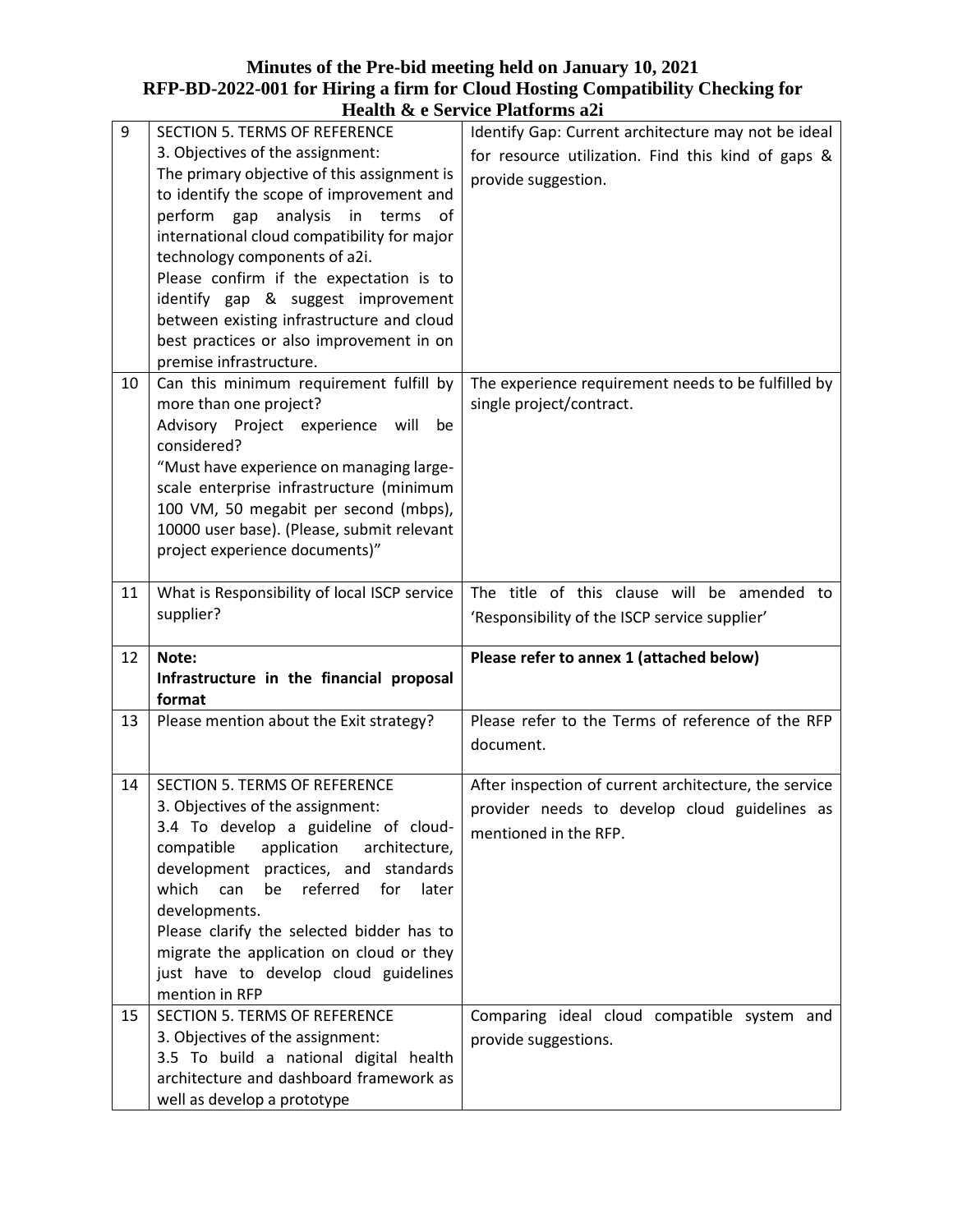|    | Requestion you to please elaborate more      |                                                           |                                                        |      |                |
|----|----------------------------------------------|-----------------------------------------------------------|--------------------------------------------------------|------|----------------|
|    | expectation here<br>the<br>both<br>on<br>on. |                                                           |                                                        |      |                |
|    | application side and cloud infrastructure    |                                                           |                                                        |      |                |
|    | side.                                        |                                                           |                                                        |      |                |
| 16 | <b>TERMS OF REFERENCE</b>                    |                                                           | User will be accessing these application from          |      |                |
|    | 4. Aspects of exploration                    | anywhere.                                                 |                                                        |      |                |
|    | 4.5 Wide global access:                      |                                                           |                                                        |      |                |
|    | Can please mention the regions from          |                                                           |                                                        |      |                |
|    | where user will be accessing these           |                                                           |                                                        |      |                |
|    | application/ or new develop applications     |                                                           |                                                        |      |                |
| 17 | <b>SECTION 5. TERMS OF REFERENCE</b>         |                                                           | Availability as well as System monitoring.             |      |                |
|    | 5. Scope of work:                            |                                                           |                                                        |      |                |
|    | 5.2.4 Monitor and provide support with       |                                                           |                                                        |      |                |
|    | regard to cloud infrastructure               |                                                           |                                                        |      |                |
|    | Monitoring of services should also be 24*7   |                                                           |                                                        |      |                |
|    | or only availability of 24*7 is expected?    |                                                           |                                                        |      |                |
| 18 | <b>SECTION 5. TERMS OF REFERENCE</b>         |                                                           | Need optimum resource utilization.                     |      |                |
|    | 7. Cloud Resource Specifications:            |                                                           |                                                        |      |                |
|    | Resource requirement for MYGOV, E-           |                                                           |                                                        |      |                |
|    | national<br>information,<br>NOTHI,<br>health |                                                           |                                                        |      |                |
|    | Dashboard builder framework                  |                                                           |                                                        |      |                |
|    | We believe the resource requirement          |                                                           |                                                        |      |                |
|    | mentioned is of on-premises environment      |                                                           |                                                        |      |                |
|    | hosting, the bidder has- to convert &        |                                                           |                                                        |      |                |
|    | optimize it as per cloud<br>hosting          |                                                           |                                                        |      |                |
|    | requirement, please confirm?                 |                                                           |                                                        |      |                |
| 19 | <b>SECTION 5. TERMS OF REFERENCE</b>         | $\qquad \qquad \blacksquare$                              | Cloud infrastructure Needed to be hosted for full      |      |                |
|    | 8. Deliverables and Payment Schedule:        |                                                           | 6 (six) months for all 4 products. But within 4 months |      |                |
|    | myGov & e-Nothi                              |                                                           |                                                        |      |                |
|    | <b>Delivered Services:</b>                   | all research works, analysis and reporting should be      |                                                        |      |                |
|    | a) Providing resources for 4 months          | done for myGov & e-filing system and by 6 months          |                                                        |      |                |
|    | b) Ensuring service availability             | similar works to be done for other 2 products.            |                                                        |      |                |
|    | c) Monitor and provide support               |                                                           |                                                        |      |                |
|    | We need clarification on below               | 24/7                                                      |                                                        |      |                |
|    | a) Providing resource here means cloud       |                                                           |                                                        |      |                |
|    | infrastructure<br>host these<br>needed to    |                                                           |                                                        |      |                |
|    | applications?                                |                                                           |                                                        |      |                |
|    | c) Monitoring & providing support: do we     |                                                           |                                                        |      |                |
|    | have to provide 24*7 support or only         |                                                           |                                                        |      |                |
|    | during client's working hours                |                                                           |                                                        |      |                |
| 20 | <b>SECTION 5. TERMS OF REFERENCE</b>         |                                                           |                                                        |      |                |
|    | 8. Deliverables and Payment Schedule:        | Deliverables and Payment Schedule is amended as<br>below: |                                                        |      |                |
|    | Need clarity on this clause, does this means |                                                           |                                                        |      | $\%$<br>Of     |
|    | providing resource for 4 months after 3      | Platforms                                                 | Deliverables                                           | Time | <b>Billing</b> |
|    | months of issuance of contract? if our       |                                                           |                                                        |      |                |
|    | understanding is true then cloud resources   |                                                           |                                                        |      | Amount         |
|    | will be live on 7th month also and as per    |                                                           |                                                        |      |                |
|    |                                              |                                                           |                                                        |      |                |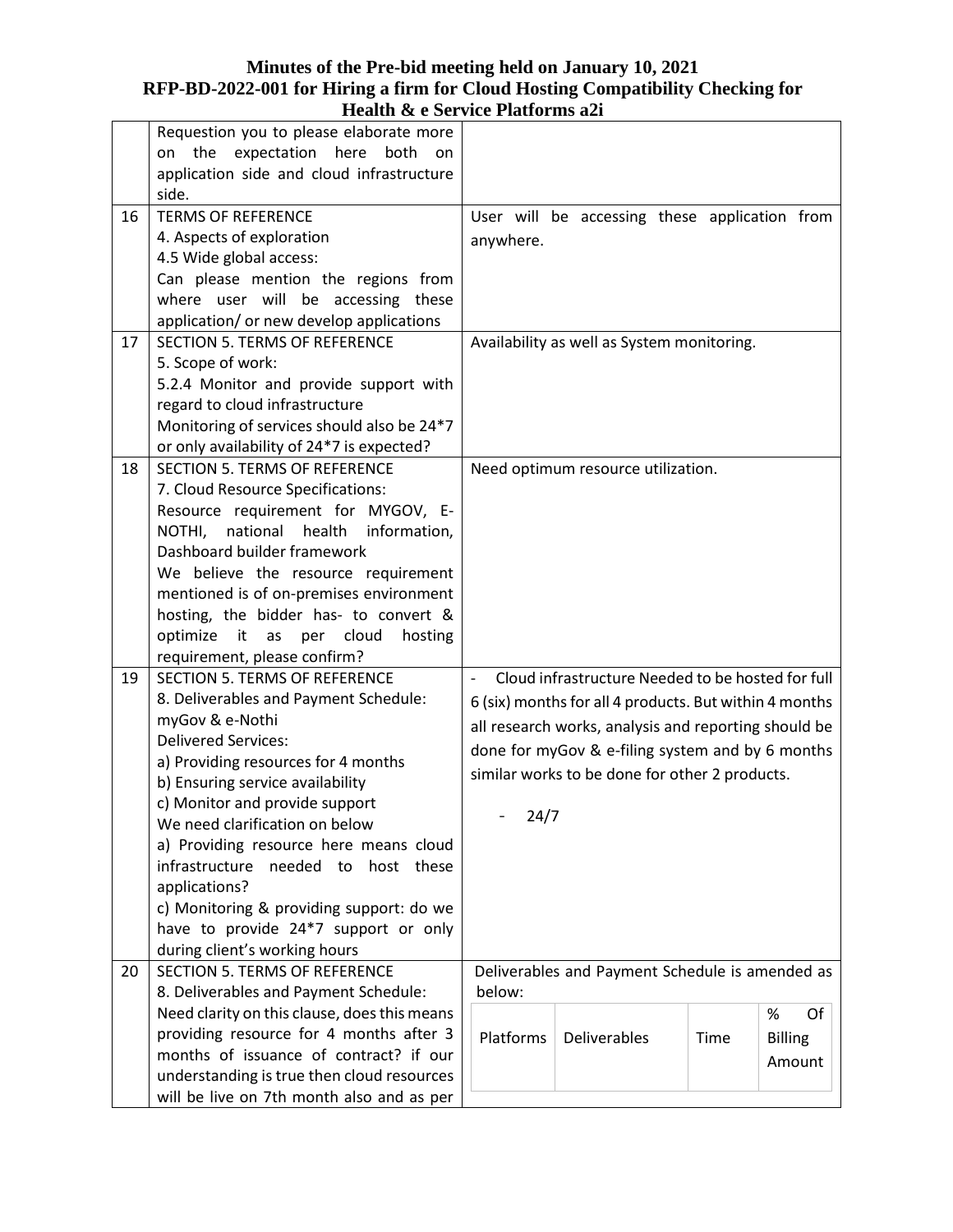| neann & c bei me i iadulms al                                                                                                                                                                                                                                                                      |                  |                                                                                                                                                                                                                                                                                  |                              |     |
|----------------------------------------------------------------------------------------------------------------------------------------------------------------------------------------------------------------------------------------------------------------------------------------------------|------------------|----------------------------------------------------------------------------------------------------------------------------------------------------------------------------------------------------------------------------------------------------------------------------------|------------------------------|-----|
| our understanding this contract is for 6<br>months only, the who will bear the cost of                                                                                                                                                                                                             | All<br>Platforms | Inception<br>Report                                                                                                                                                                                                                                                              | 15 days                      | 10% |
| cloud resources on 7th month.<br>Similarly, clarity is needed for other two<br>application where cloud resources are<br>needed After "06 Months after issuance of<br>the Contract". This contract is for 6<br>months, after end of this contract who will<br>bear the cost of the cloud resources? | All<br>Platforms | Delivered<br>Services:<br>Provide<br>$\bullet$<br>resources<br>analysis report<br>for myGov, e-<br>Nothi<br>Ensuring<br>$\bullet$<br>service<br>availability<br>Monitor<br>$\bullet$<br>and<br>provide<br>support                                                                | After<br>04<br><b>Months</b> | 40% |
|                                                                                                                                                                                                                                                                                                    | All<br>Platforms | Delivered<br>Services:<br>Provide<br>$\bullet$<br>resources<br>analysis report<br>National<br>for<br>Health<br>Information and<br>Service<br>Framework,<br>Dashboard<br><b>Builder</b><br>Framework<br>• Ensuring<br>service<br>availability<br>• Monitor and<br>provide support | After<br>06<br><b>Months</b> | 50% |

**Note: Above Clarifications in response to queries raised during the Pre-bid meeting and amendments shall be an integral part of the RFP document and supersede the all provisions as applicable.**